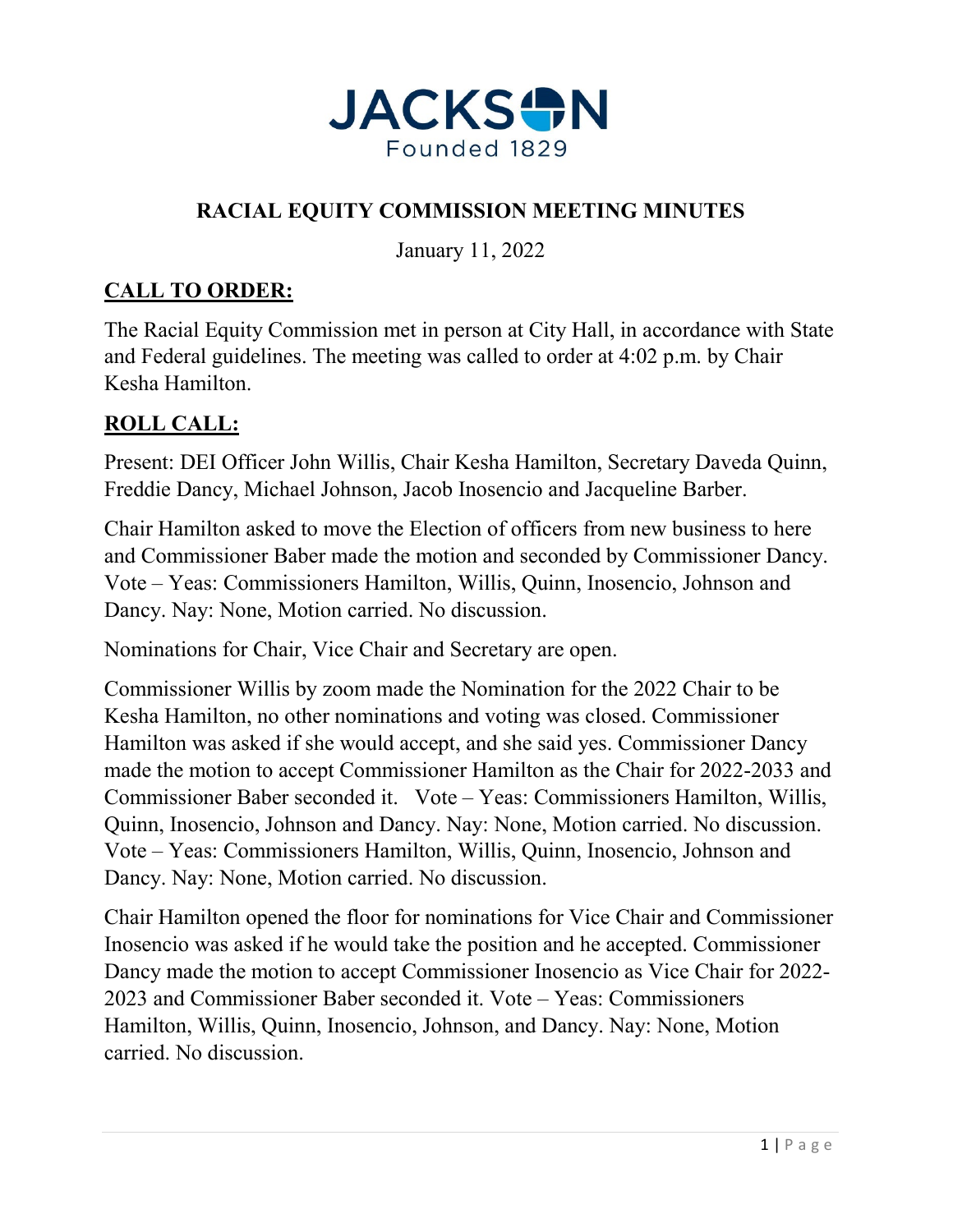Chair Hamilton opened the floor up for nominations for Secretary and Chair Baber nominated Commissioner Quinn and Commissioner Quinn nominated Commissioner Baber. Commissioner Baber declined and Commissioner Quinn accepted the nomination. Commissioner Baber made the motion to accept Commissioner Quinn as Secretary for 2022-2023 and Commissioner Dancy seconded it. Vote – Yeas: Commissioners Hamilton, Willis, Quinn, Inosencio, Johnson, and Dancy. Nay: None, Motion carried. No discussion.

# **LAND ACKNOWLEDGEMENT:**

Read by Chair Hamilton and will be read at every meeting.

# **ADOPTION OF THE AGENDA:**

Chair Hamilton asked for a motion to accept the agenda, Motion made by Commissioner Dancy and seconded by Commissioner Baber. Vote – Yeas: Commissioners Hamilton, Willis, Quinn, Inosencio, Johnson and Dancy. Nay: None, Motion carried. No discussion.

**CITIZEN COMMENTS:** Kesha read the rules (standards of conduct) 3 minutes for comments.

Two citizens today. No comments.

## **APPROVAL OF THE PREVIOUS MEETING MINUTES:**

A motion was made to approve the December meeting minutes by Commissioner Baber and seconded by Commissioner Dancy. Vote – Yeas: Commissioners Hamilton, Willis, Quinn, Barber, Inosencio and Dancy. Nay: None, Motion carried. No discussion.

### **COMMUNITY LIAISON POLICE OFFICER REPORT:**

No report

#### **COMMITTEE REPORTS:** Nominating Committee met this month.

- a. Board Development Committee Chair Commissioner Dancy (have not met)
- b. Policy and Procedure Committee Chair Commissioner Bentley (have not met)
- c. Contract and Purchasing Committee Chair Commissioner Mahoney (have not met)
- d. Nominating Committee Chair Commissioner Quinn (didn't meet because of the holiday)
- e. Public Communications Committee Chair Commissioner Hamilton (have not met)